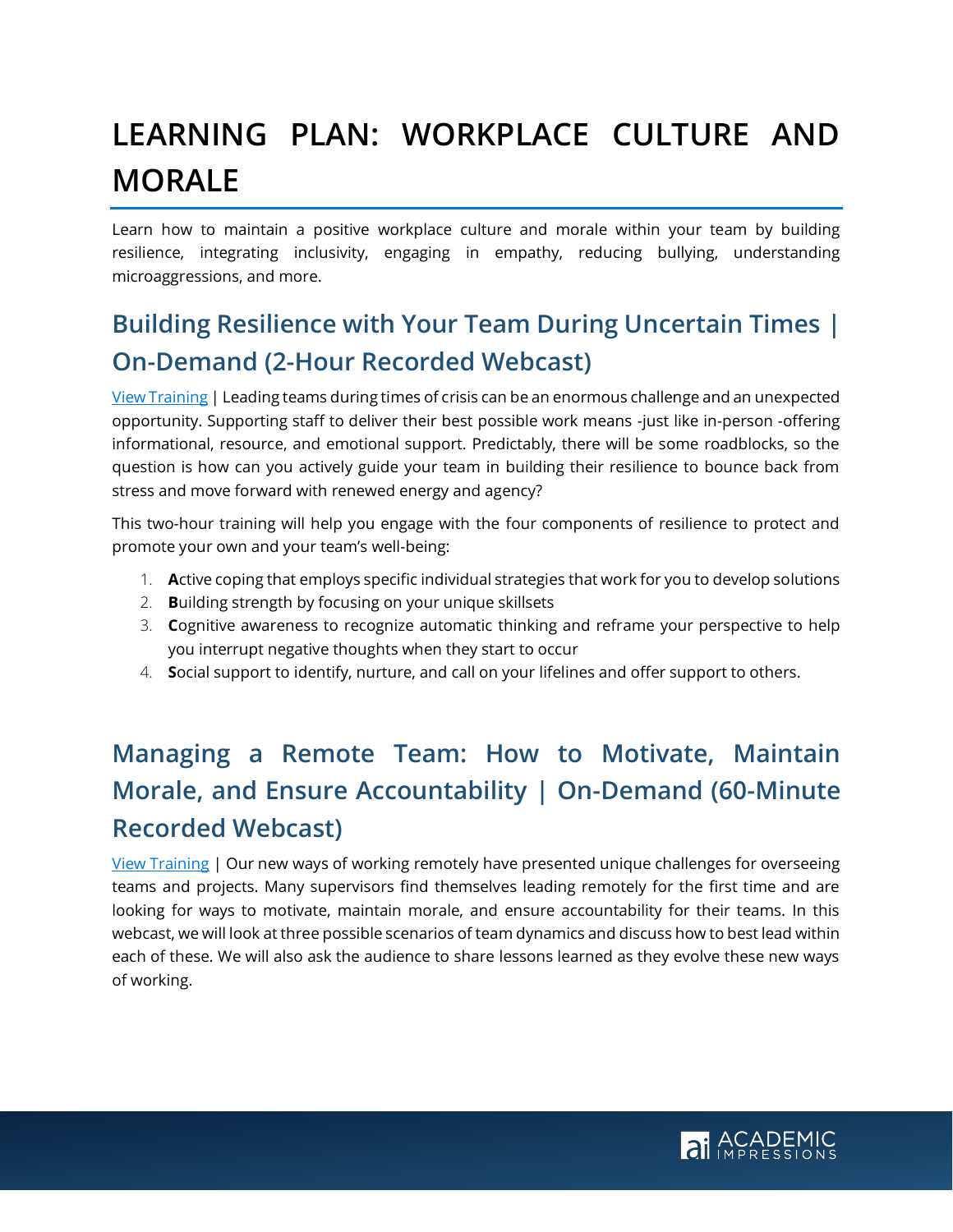# **Integrating Inclusivity into Your Leadership Philosophy | On-Demand (Two 60-Minute Recorded Webcasts)**

[View Training](https://www.academicimpressions.com/product/1120-inclusive-values/) | An essential behavior practiced by inclusive leaders is seeking perspectives and feedback from people who have different ideas, experiences, and backgrounds. Being receptive and open to different views also requires inclusive leaders to challenge the way they see and interpret the world. To do so, they must examine the values and experiences they bring into their leadership work and understand how those values show up in the way they lead. More importantly, inclusive leaders reflect on how their values help and hinder their ability to listen and respond to the perspectives of others.

This two-hour workshop will help you reflect on and explore how your personal values shape your leadership identity and how well that identity aligns with the inclusive-leader mindset. The leaders of today and tomorrow understand that inclusivity is not something you do when it's convenient: inclusivity is a daily practice and mindset infused into your leadership identity.

# **Creating Equitable and Inclusive Meetings | On-Demand (60- Minute Recorded Webcast)**

[View Training](https://www.academicimpressions.com/product/1020-inclusive-mtgs/) | Your personal identity likely shapes the meetings you lead. In order to foster open spaces where people can test ideas and practice inclusion, you should reflect on how your identity impacts your meetings.

Join us for this online training to engage in self-reflection and to begin practicing communication skills that will positively impact group dynamics. You will hone your skills around listening, modeling, and question-asking. You'll also receive guidance on how to choose an accountability partner who will help you preserve a culturally inclusive meeting environment.

The information provided in this training can be applied to in-person and virtual meetings alike.

## **Engaging in Empathy: Balance the Emotional Demands | On-Demand (2-Hour Recorded Webcast)**

[View Training](https://www.academicimpressions.com/product/1020-empathy-fatigue/) | As a leader, you likely know that empathy is a behavior that can help you build connections and trust with others on your team. Due to the uncertainty and rapid change we have been navigating through this past year, you may have found yourself exercising empathy with colleagues more often and at greater depths than you've ever had to before. Empathy fatigue may be settling in and you might be noticing that exercising empathy gets more difficult the more tired and worn out you become.